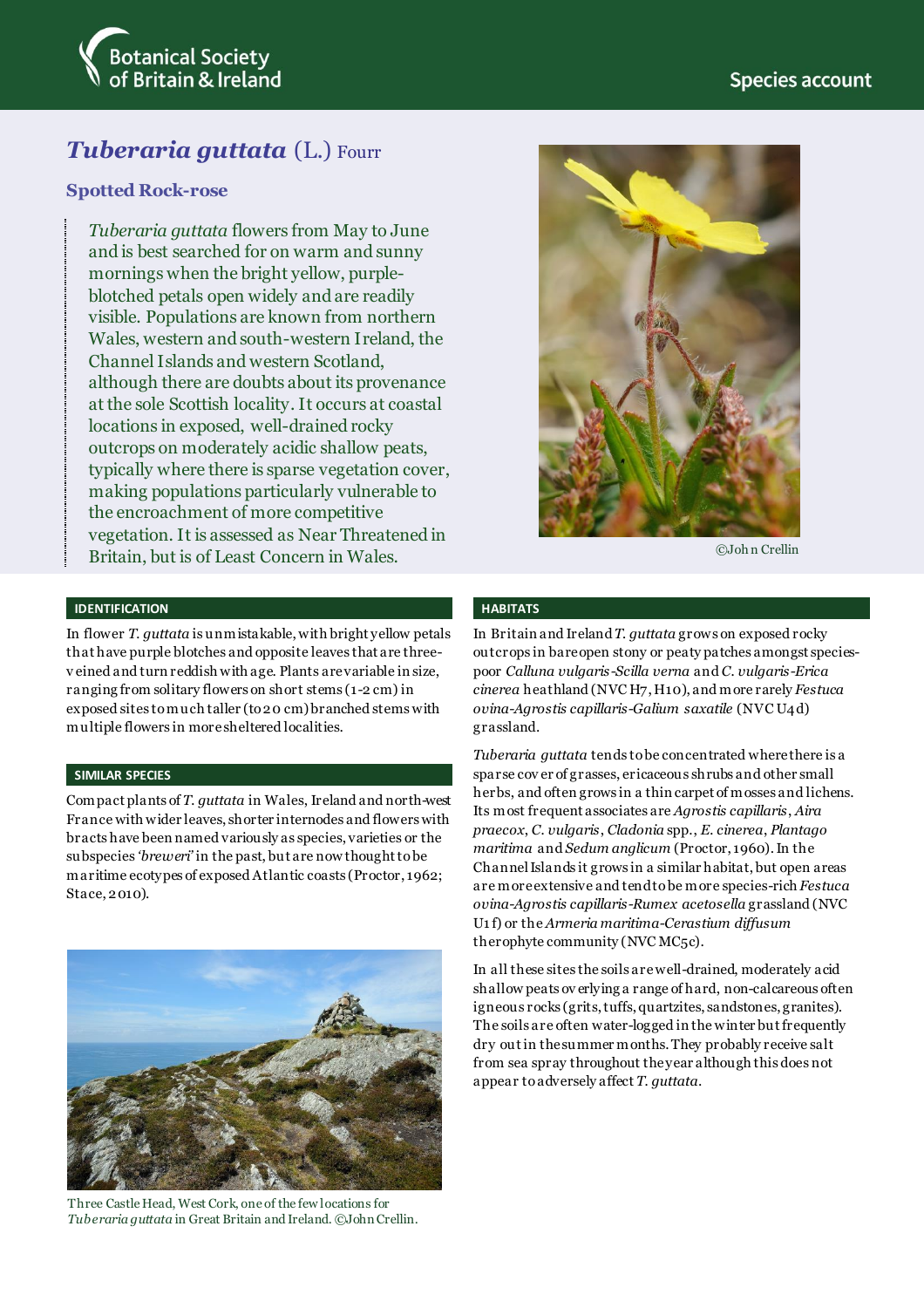## *Tuberaria guttata* (L.) Fourr

### **BIOGEOGRAPHY**

*Tuberaria guttata* is a Mediterranean-Atlantic species that occurs throughout the Mediterranean region extending northwards into western Europe,with isolated occurrences in the Netherlands, central and northwest Germany, Britain and Ireland. It reaches its absolute northern limit in Britain and Ireland (Preston, 2007). Populations in the Azores (Canary Islands) are a few degrees to the west of those in southwest Ireland.

In north Wales *T. guttata* is confined to sev en sites on Anglesey, six of which appear to be extant, and one on the Lley n Peninsula where the population is very small. In western and south western Ireland it appears on rocky heathland at a handful of coastal peninsulas and islands in Cork, Galway and Mayo (Proctor, 1960; Akeroyd & Clarke, 1 993). In the Channel Islands it is locally common on the western side of Jersey and along a short stretch of cliff in Alderney, and on the Hebridean Island of Coll a small population occurs on open, *Calluna vulgaris-Scilla verna* heath (NVC H7c) where it was first discovered in 2000 (Farrell, 2004;2005). However, the tall stature of the Coll plants and their proximity to a car park has led to doubts ov er its prov enance (Pearman & Preston, 2006).

Most colonies in Britain and Irelandare close to sea-level but reach 120 m on Anglesey, and across its range up to 1300 m on the Canary Islands (Proctor , 1960). Its northern limit appears to be limited to areas where the average temperature for January is close to or exceeds 6˚C.



Distribution of *Tuberaria guttata* in Great Britain and search and seed longevity. Ir eland.

## **ECOLOGY**

*Tuberaria guttata* is an annual that germinates in the late summer or early autumn, occasionally later, and over-winters as a small rosette (*ca*. 4 × 2 cm). The roots are fibrous and shallow and are usually infected by mycorrhizae. The main flowering period lasts from the end of May through to the end of June, with seeds being shed from June onwards, but the duration of both flowering and seed-shed is highly dependent on weather conditions. In wet summers there may be a second generation, with germination, flowering and seed-shed all completed within a few weeks.

The y ellow flowers are 8-12(-15) mm in diameter and open widely in the morning in warm sunny weather with the petals normally falling by midday. The flowers produce little pollen, secrete no nectar and attract few insect visitors other than pollen-collecting solitary bees (Kay & John, 1995; Herrera, 2004). Reproduction is autogamous with most plants being automatically self-pollinated (Herrera, 1992), even in poor weather when the petals fail to expand (Kay & John, 1995). The stigmas remain free of the pollen till the petals drop, but self-pollination is then inevitable as the sepals close together, pressing the stamens against the gynoecium (Herrera, 1992). The number of ov ules inside the ovary decreases towards the top of the inflorescence, from ca. 70 in the lowermost flowers to ca. 50 in those at the top (Herrera, 2004). Seed-set (i.e. number of ov ules producing seed) appears to be v ery high, av eraging 92% in a study in Southern Spain (Herrera, 2004) and unlike other reproductive traits does not appear to be related to plant height (see below).

Seeds are v ery small and light but rather variable in size (0.5- 0.6 mm long; 0.0001-0.05 mg), with larger seeds producing more v igorous seedlings (Kay & John, 1995). Around 35-40 (30-50) seeds are produced per capsule (Proctor, 1960; Kay & John, 1995) but the number of capsules produced is highly v ariable and, unlike seed-set, is strongly related to plant height, with smaller plants only producing between 1 -3 on av erage (Kay & John, 1995). The capsules open widely when they dehisce and the seeds are readily ejected when shaken by strong winds or rain-splash (balistochory), although most are likely to fall within 10 cm of the parent plant (Guarino *et al*., 2005). Consequently *T. guttata* often has a localized distribution. In arid environments such as Mediterranean dry grassland seed harvesting by ants reduces the abundance of heavier-seeded,more competitive species, allowing smallseeded therophytes such as *T. guttata*, which are largely ignored by the ants, to become more abundant in the vicinity of nests (Guarino *et al*., 2005).

Seeds display a degree of dormancy and germination has been shown to increase significantly after two y ears in cold storage (Walsh *et al*., 2003). This dormancy is caused by the impermeability of the testa to water, and consequently seed that are scarified germinate much more rapidly in moist conditions and can achieve 100% germination (Kay & John, 1 995). There is no published seed bank information, but persistence would be expected given the findings on dormancy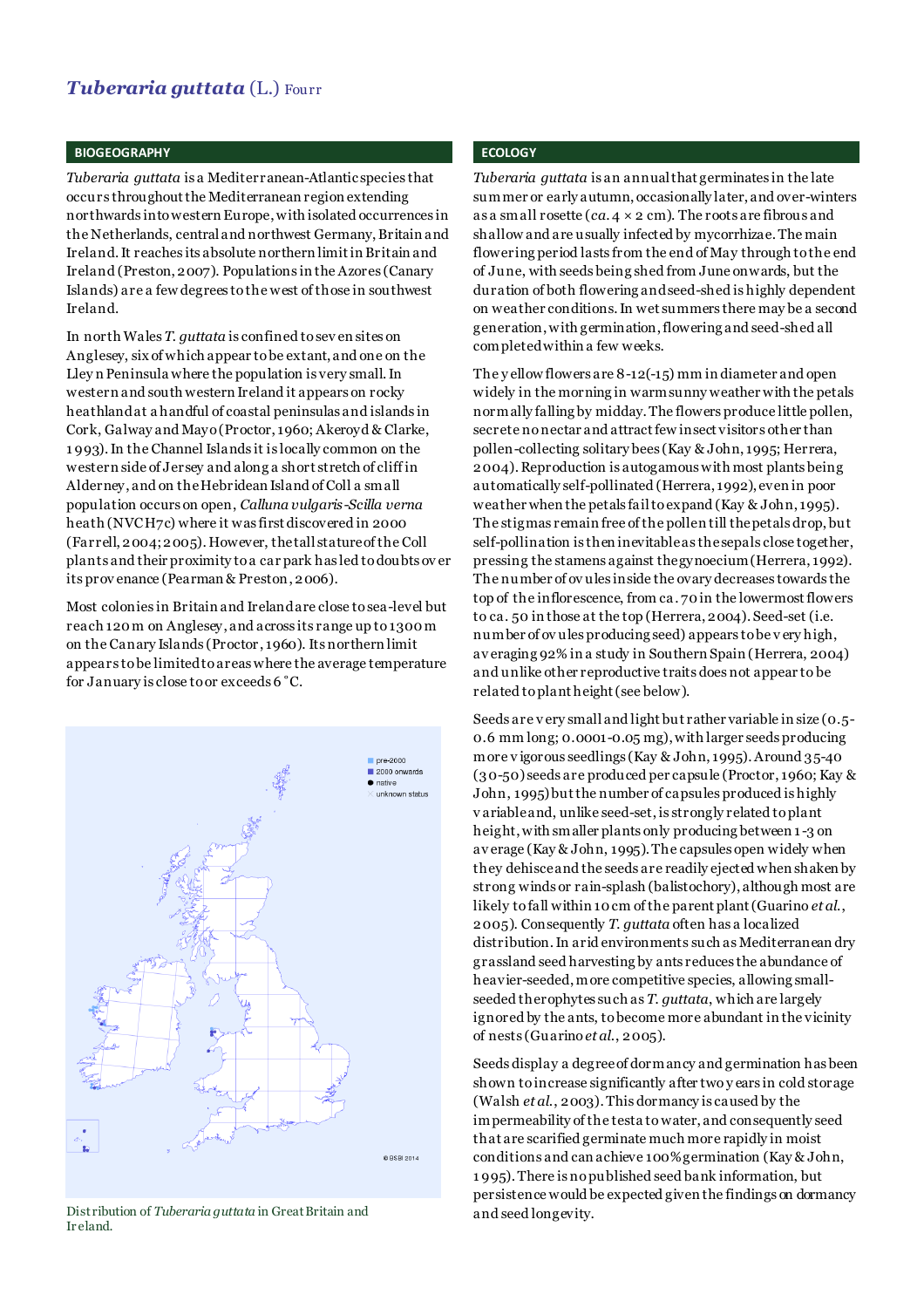## *Tuberaria guttata* (L.) Fourr

*Tuberaria guttata* is phenotypically highly variable,with differences in the field attributed to habitat conditions, especially water supply, exposure and competition (Proctor, 1 962). Plants in more sheltered localities in the Channel Islands can reach 30 cm and produce 100 or more capsules, whereas those in dry, exposed sites in Wales and Ireland are ty pically 5-7 cm (less in dry seasons) with some 4-10 capsules (Proctor, 1960). Herreras (2004) showed that petal size and the number of fruits, stamens, ovules and seeds per capsule all increased significantly with plant height and therefore that fecundity is likely to be tightly controlled by environmental conditions.

All Welsh, Irish and Channel Island plants are hexaploid (*2n*  $= 36$ ; Proctor, 1955; Kay & John, 1995) as elsewhere in Europe (Gallego & Aparicio, 1993). A limited genetic survey of Welsh, Irish and Channel Islands populations has shown that levels of v ariation and diversity between populations are unexpectedly high and appear to be unrelated to geographic proximity of the populations (Kay & John, 1995). Indeed,the differences between some Welsh populations were even greater than those that separate them from Jersey or Irish populations (Kay & John, 1995).

## **THREATS**

Historically, coastal habitats on Anglesey have been much reduced by the spread of housing and caravan sites and in some cases this has made surviving sites for *T. guttata* more difficult to manage (Kay & John, 1995). Recent surveys have shown that Welsh populations have suffered dramatic declines in numbers since the 1980s and 1990s although currently the populations seem relatively stable with a slight recov ery in some areas. Although all but one of the populations are on SSSIs, they all are potentially vulnerable to habitat loss. The only site not on a SSSI (Ddraenen) appears to have vanished due to the spread of gorse.

## **MANAGEMENT**

*Tuberaria guttata* appears to largely escape grazing, and stems branch diffusely if damaged by grazing or trampling (Proctor, 1960). Some grazing and trampling by cattle or sheep is required to maintain the sparsely vegetated patches of soil required for seedling establishment, but it is a fine balance as too much is likely to damage this fragile habitat. Anecdotal evidence suggests that occasional burning of heather and gorse may also be beneficial by reducing the v igour of woody species, although declines at some Welsh sites have been attributed to too much burning in the past (e.g. Proctor, 1960).

### **REFERENCES**

Akeroyd, J.R. & Clarke, K. 1993*. Dianthus armeria* L. new to Ireland and other rare plants in West Cork. *Watsonia* 1 9: 1 85-193.

- Curtis, T.G.F. & McGough, H.N. 1988. *The Irish Red Data Book. Volume 1. Vascular Plants*. Wildlife Service Ireland, Dublin.
- Dines, T.D. 2008. *A Vascular Plant Red Data List for Wales* . Plantlife, Salisbury.
- Farrell, L. 2004. Spotted Rock-rose on Coll. *BSBI News* 97: 1 9.
- Farrell, L. 2005. A new species for Scotland Spotted Rockrose on Coll. *BSBI Scottish Newsletter* 27: 35-37.
- Gallego, M.J. & Aparicio, A. 1993. Karyological study in the genus *Tuberaria* sect. *Scorpoides* (Cistaceae): taxonomic and ev olutionary inferences. *Plant Systematics and Evolution* 1 84: 11-25.
- Guarino, R., Ferrario, B. & Mossa, L. 2005. A stochastic model of seed dispersal to assess seed predation by ants in annual dry grassland. *Plant Ecology* 178: 225-235.
- Herrera, J. 1992. Flower variation and breeding systems in the Cistaceae. *Plant Systematics and Evolution* 179, 245-255.
- Herrera, J. 2004. Lifetime fecundity and floral variation in *Tuberaria guttata* (Cistaceae), a Mediterranean annual. *Plant Ecology* 172: 219-225.
- Kay , Q.O.N. & John, R.F. 1995. *The conservation of scarce and declining plant species in lowland Wales: population genetics, demographic ecology and recommendations for future conservation in 32 species of lowland grassland and related habitats*. Countryside Council for Wales Science Report No. 1 10, Bangor.
- Pearman, D.A. & Preston, C.D. 2006. *A supplement to A Flora of Tiree, Gunna and Coll*. Privately published, Truro.
- Proctor, M.C.F. 1955.Some chromosome counts in the European Cistaceae. *Watsonia* 3: 154-159.
- Proctor, M.C.F. 1960. Biological Flora of the British Isles: *Tuberaria guttata* (L.) Fourreau. *Journal of Ecology* 48: 243-253.
- Proctor, M.C.F. 1962. The British forms of *Tuberaria guttata* (L.) Fourreau. *Watsonia* 5: 236-249.
- Walsh, D.G.F., Waldren, S. & Martin, J.R. 2003. Monitoring seed v iability of fifteen species after storage in the Irish Threatened Plant Genebank. *Biology and Environment: Proceedings of the Royal Irish Academy* 1 03B: 59-67.

### **AUTHOR VERSION**

Kev in Walker, Peter Stroh & Polly Spencer-Vellacott. Version 1 : 1 8 September 2015.

### **SUGGESTED CITATION**

Walker, K.J., Stroh, P.A. & Spencer-Vellacott, P. 2015. *Tuberaria guttata* (L.) Fourr. Spotted Rock-rose. Species Account. Botanical Society of Britain and Ireland.